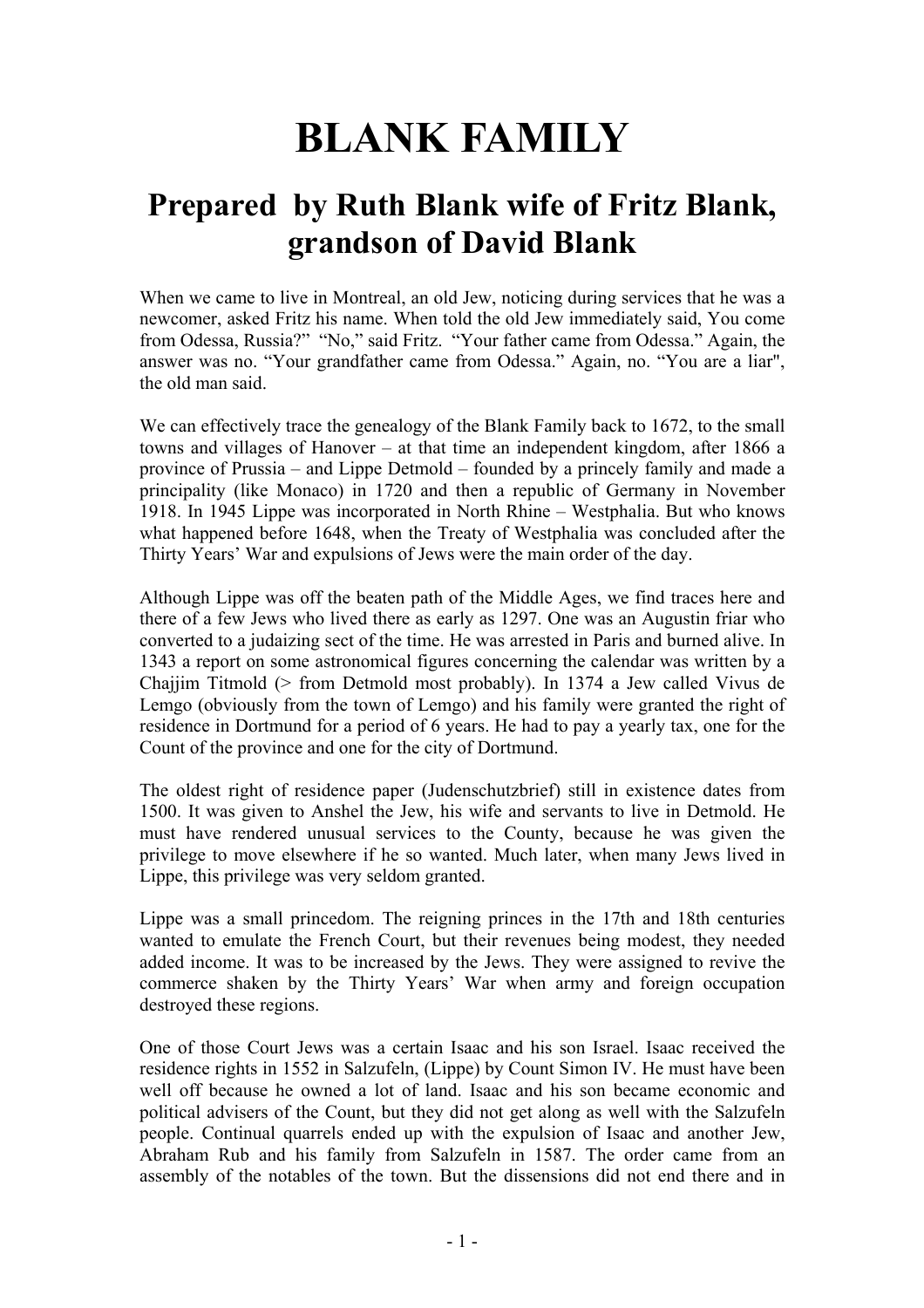1599 the Count obliged the reticent notables to grant the residence papers to Israel (son of Isaac). The rights were never automatically carried over from parents to children.

Later on Isaac got his rights renewed and after that the whole parentage, so that more than 30 families gradually came to Lippe and established themselves in the surrounding villages near Salzufeln. Isaac was engaged in even more important financial operations for the Count. In 1610 Isaac and Israel were offered a horse along with the guarantee that feed would be at their disposal at all times. In 1613 the Count died.

The town council confronted with enormous debts incurred by the Count, took possessions and money from the Jews. Isaac and Israel, leaders of the Jews in Lippe, were thrown into prison, while other Jews were deported. But after 27 weeks in prison, the two were fined and released. A Count tried to have the fine reduced.

They left Lippe for other cities and finally landed in Prague. There in 1614 they asked the authorities in Lippe for the restitution of their stolen possessions, claiming they had been granted protection in Lippe – rights of residence. The Thirty Years' War stopped the proceedings. In the meantime, Isaac and Israel died. Israel's children took the lawsuit again. In 1659, Emperor Leopold I intervened for the son of Israel, a butler at the Court of Vienna, the converted Carl Damiani. In 1671 he finally received a small sum in Vienna, at a time when Jews had long since returned to Lippe.

We know officially of more than 60 Hofjuden (Court Jews) residing in Lippe between 1580 and 1823. Besides money they supplied the Counts with coins, jewelry, tobacco, cattle and meat. Some were bank agents, seal-engravers; one was a lottery office keeper. This was a thin upper crust and underneath were the vagrants and beggars who lacked the rights of residence. Others may have peddled stolen goods and still others may have been organized bands of robbers and thieves. Not a few converted to Christianity and made clever use of the chance to have a foot in both the Christian and Jewish camps. Some again were simply average *Schnorrers* who appealed to the charity of one Jewish Community after another. They were housed in beggars' hostels and given the *Zettel* (receipts) to receive meals at Jewish households.

But between 1648 and 1858 – date of the official emancipation of the Jews – the average member of a Jewish village community in Lippe was vested with the residence rights. However, he was not free to change residence. He could pursue a trade. He was allowed to slaughter animals for the household like everybody else, except that he had to conform to the ritual slaughtering of kosher animals and sell the parts of the animal he would not eat.

Often the rights were granted to relatives of those already residing in the County. They had to be renewed at first every year and later depending on where you lived, every 10 years. Many rules and conditions were attached to them concerning trade, leasing, borrowing relationships with Christians on their festivals, on our festivals, the payment of taxes and dues, the month before maturity and the rights of the widow in case of remarriage, etc. No less than exemplary conduct was expected of the Jews.

It is hard to determine when exactly the Jews were permitted to a home and land. In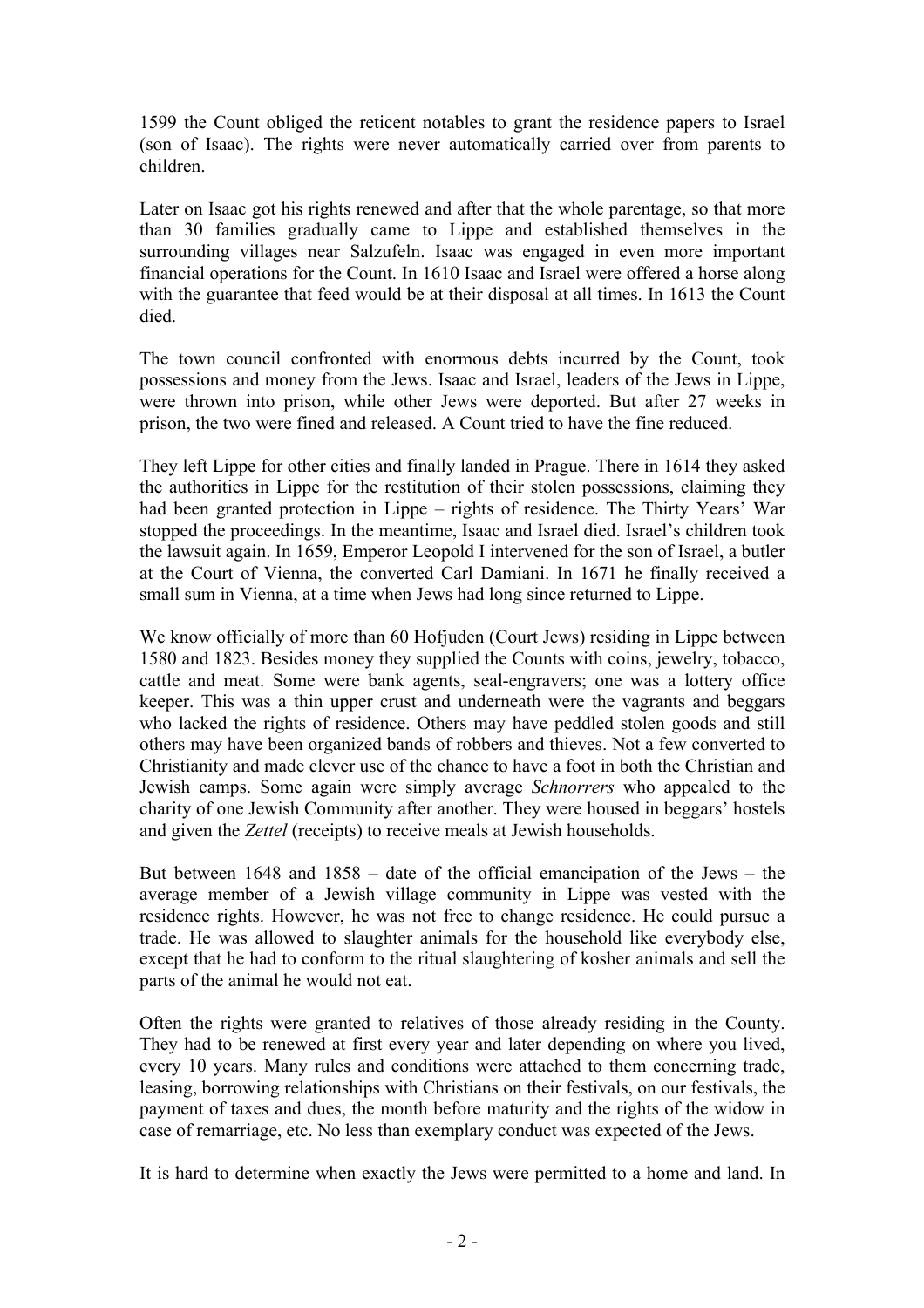Horn Lippe, it was not before the 19th century with restrictions as to location. They were assigned one portion of the main street in Horn: the Mittelstrasse. Indeed Blank's house can be seen on that street. The natives called that part of the street der Judenort (Jewish square). One Jewish owner in Lippe, happy to own a house, decorated it in the same fashion as was the town custom then except that on the front outside beams of the house he put a Hebrew verse: "Blessed shall you be in your comings and blessed shall you be in your goings", then he signed his name and the Jewish date. His signature and the Jewish date were also included. The homeowner had to pay a tax to the mayor, business tax and a tax for the protection of the town (or become a guard himself).

In 1684, the Jews requested the services of a Rabbi. Until then an influential Court Jew was handling their affairs or interceding on their behalf with the Count. The Jewish community was growing and in 1720 they had a treasury, trustees and delegates to the authorities. The tax load was growing with amendments and conditions that varied from case to case and year to year. To mention a few: If a Jew wanted to marry he had to receive permission. Musicians at the wedding had to apply to receive a certain fee for their services. The death tax was a little lower than the marriage. Authorities knew that fortunes could be lost. No death taxes were levied for poor Jews or infants. Then there was a visitors' tax, and a tax for Christian ministers that each homeowner had to pay in case of baptism or death. Of course it was exacted from Jews as well. Instead of the priestly vestment fee, the Jews gave the minister an 8 lb. veal roast. A rather unusual, was the delivery of the tongue of each slaughtered cow to the Count.

Evidently, the Jewish community, being overburdened with taxes and taking care of their own poor members was constantly in debt. It meant that besides the regular taxes they had to put aside a sum for the arrears, or they were threatened with deportation. In one case, in Horn, they had to deliver pewter dishes, candlesticks and copperware to clear a debt. The Counts were chronically in debt and were constantly begging for higher revenues. They became the terror of the entire population.

On the occupational side, the village Jews were more than willing to avail themselves of new opportunities, but the obstacles were formidable. Money lending was left for hundreds of years to the Jew. Usury was forbidden to Christians by medieval law, but the Jew, prevented by law of the Torah from lending upon usury other than strangers, was thus able to make a living, to have a *parnassah*. This explains the frequent occurrence of a particular trade among the village Jews.

Many were cattle and horse dealers, but almost by force of circumstance, they offered the services of a banker in the villages. If a farmer had money he would not buy his cattle from the Jewish dealer, after all there were also plenty of non-Jewish cattle dealers to be found. But when he was in need of credit, he turned to the Jewish dealer, who often had to wait a very long time until he received payment both for his merchandise and for his services. Some Jews peddled ribbons, buttons, aprons and accessories in a neighbouring village because the potato field, the pear tree, the goat and the chicken that were all he owned, were not sufficient to make a living.

In the end, often at the urging of their sons, they would give up the goats and chickens and open a dry goods store. By and large those who owned land – planted with wheat,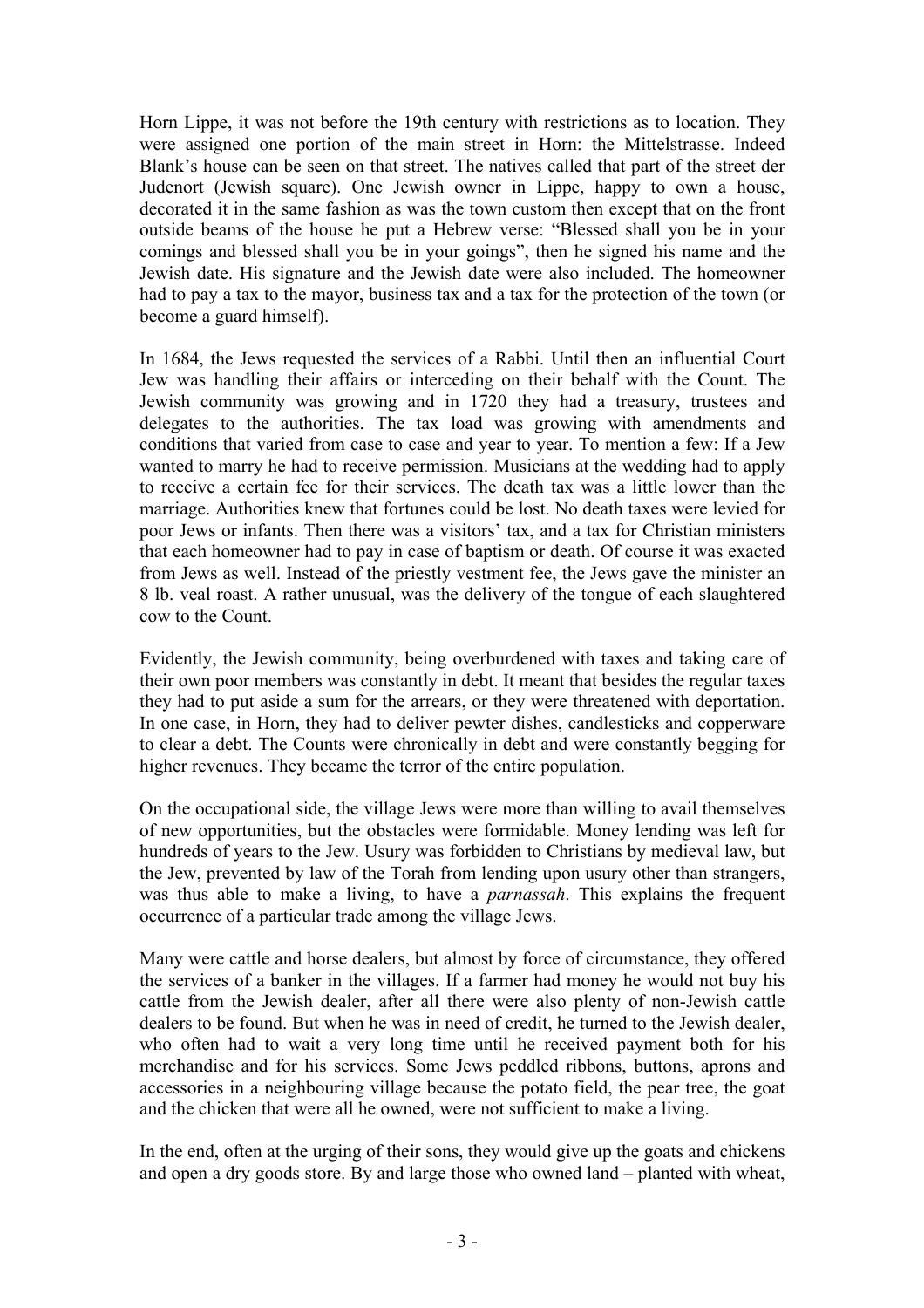rye, barley and oats – did so chiefly to support their cattle trade. While the Jewish retailer and wholesaler – mostly textiles – was almost always a respected citizen, the wealthy Jewish cattle dealers, prominently engaged in real estate dealings – especially division of larger peasants' holdings into single lots – did not always enjoy a good relations among Jews or Christians.

Wherever Jews settled, the first thing they negotiated after the terms of settlement had been fixed was the acquisition of a burial ground. In Lemgo (Lippe), for example, the existing Jewish cemetery did not originally belong to the Jewish community. In 1721 a Court Jew bought it, but Jews who wanted to bury their dead on his burial ground had to ask for a special permit. That rule was even extended later on to the heirs of the owner. As far as synagogues are concerned there were some even before the expulsion of the Jews from Lippe in 1511 and 1545. We know that the Count gave his consent to the famous Isaac we spoke about earlier, when he wanted to build a synagogue behind his house. He even offered the wood for the construction of it.

The biggest Jewish community in 1666 was concentrated in Detmold. The Jews from the neighbouring villages were allowed to pray there on high holidays. The synagogue was actually a house rented from the city and converted into a synagogue or a prayer room. The oldest such synagogue – end of the 16th century – and still existing in the middle of the 19th century, was the one in Horn. It had then to be taken down and a beautiful synagogue was erected in 1856. The inauguration was an event for the Jews and also the Christian population who participated in it. The government offered a contribution for the building of the synagogue.

Adjacent to the synagogue we find the Jewish school. In those times, schools were mainly teaching Jewish subjects and religion besides writing. The Jewish children being taught how to write were one step ahead of Christians until school attendance became compulsory later on. In 1808 Jewish schools added the curriculum of the public schools to their parochial subjects.

The teacher had a special status. First of all he was not only a teacher but also an acting Rabbi so to speak, a *schochet* and a *hazzan*. They were mostly bachelors, did not need residence rights and supplemented their income with private tutoring. Sometimes a few parents shared one teacher for their children. Around 1760, the Jews in Lippe were still struggling to make ends meet. The County did not look favorably upon teachers who wanted to get married, or did not come to the County with a substantial contract. They were also forbidden to pursue a business on the side. But Jews were inventive and ingenious in eking out a living under the most difficult circumstances. The teachers married outside Lippe and they supplemented their teacher's salary in a variety of ways, be it rewards for *mishaberachs*, marriage brokerage, archival enquiries, representative of insurance companies, the selling of lottery tickets and if they knew how to read and write in German, they were chosen by the administration of the County to take care of the Jewish birth and death registry.

How did the village Jews manage to retain their human dignity despite the often – vicious intentions of neighbors and governments of countless centuries? The essential point which determined the personality of the rural Jew (Landjude) was a simple, deep-seated and genuine feeling of both awe and love of God. A genuine piety (echte Religiositat). The Jews in the villages did not even attempt to define their attitude